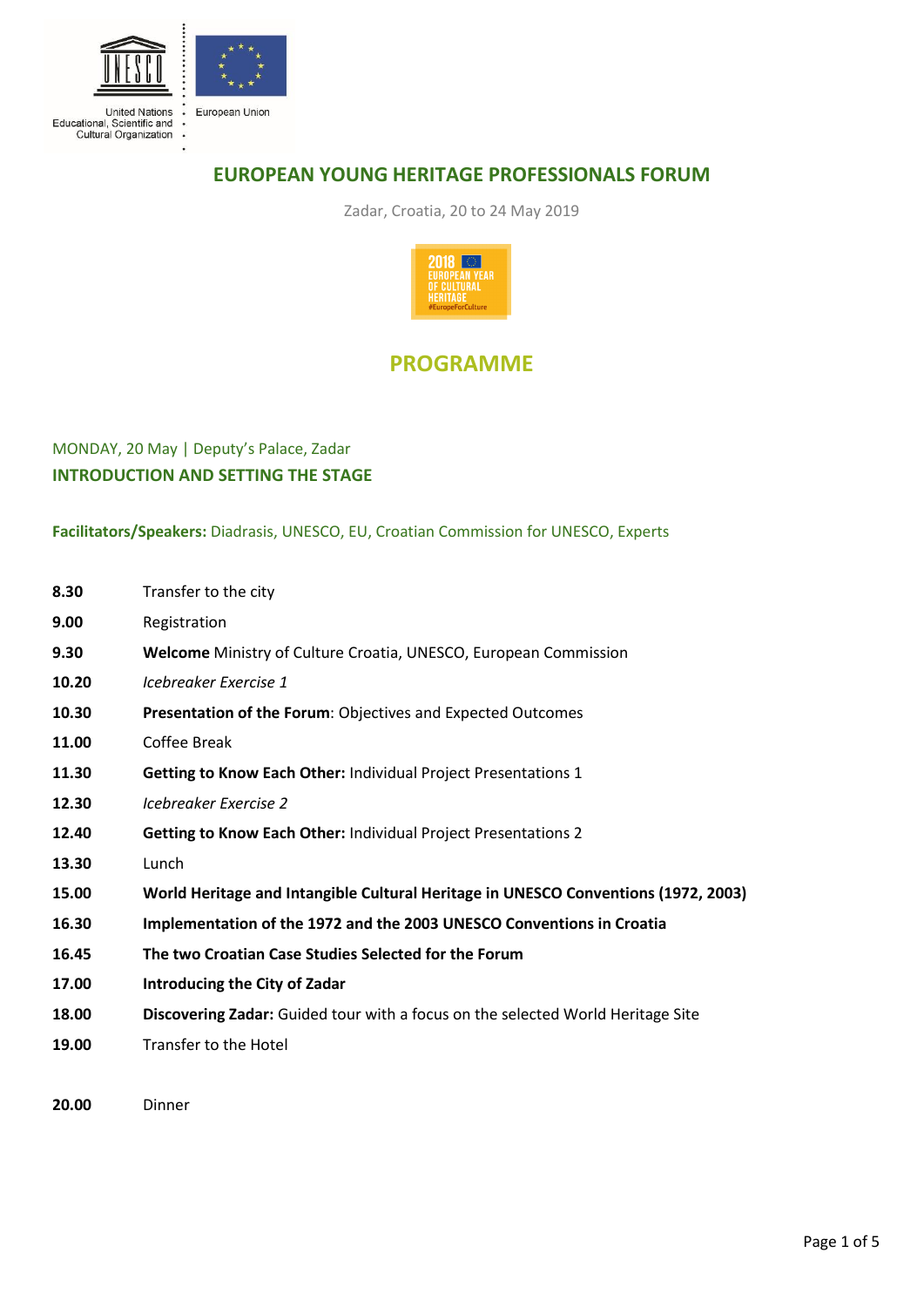

#### TUESDAY, 21 May | Deputy's Palace, Zadar **ENGAGING WITH WORLD HERITAGE**

- **Facilitators**: Mr Aljosa Spaleta, Tangible Heritage Expert, Croatia Ms Ines Yousfi, Associate Project Officer, World Heritage Centre, UNESCO Diadrasis
- **8.30** Transfer to the city
- **8.55 Group Project Laboratory:** Group Selection for Session 1
- **9.00 Agenda of the Day**
- **9.15 The 1972 World Heritage Convention:** Group Exercise
- **9.45 The 1972 World Heritage Convention:** Presentation of Key Concepts
- **10.30 Identification of the OUV\*:** The Case Study of the Venetian Works of Defence between the 16th and 17th Centuries: Stato da Terra – Western Stato da Mar
- **11.00** Coffee Break
- **11.30 Conservation and Management Challenges of World Heritage:** The Case Study of the Venetian Works of Defence
- **12.15 Technical Aspects of Conservation:** Furthering the Case Study of the Venetian Works of Defence
- **12.30 Round table**
- **13.00 Raising Awareness on Heritage:** Preparing the Group Exercise
- **13.30** Lunch
- **15.00 Defensive System of Zadar:** Guided visit
- **16.00 Raising Awareness on Heritage:** Group Exercise
- **16.30 Opportunities and Challenges of the preservation of the Venetian Works of Defence :** Round Table
- **16.50 Wrap Up of the Day**
- **17.00** Transfer to the hotel
- **17.30 Group Project Laboratory:** Session 1
- **20.00** Dinner

\* Outstanding Universal Value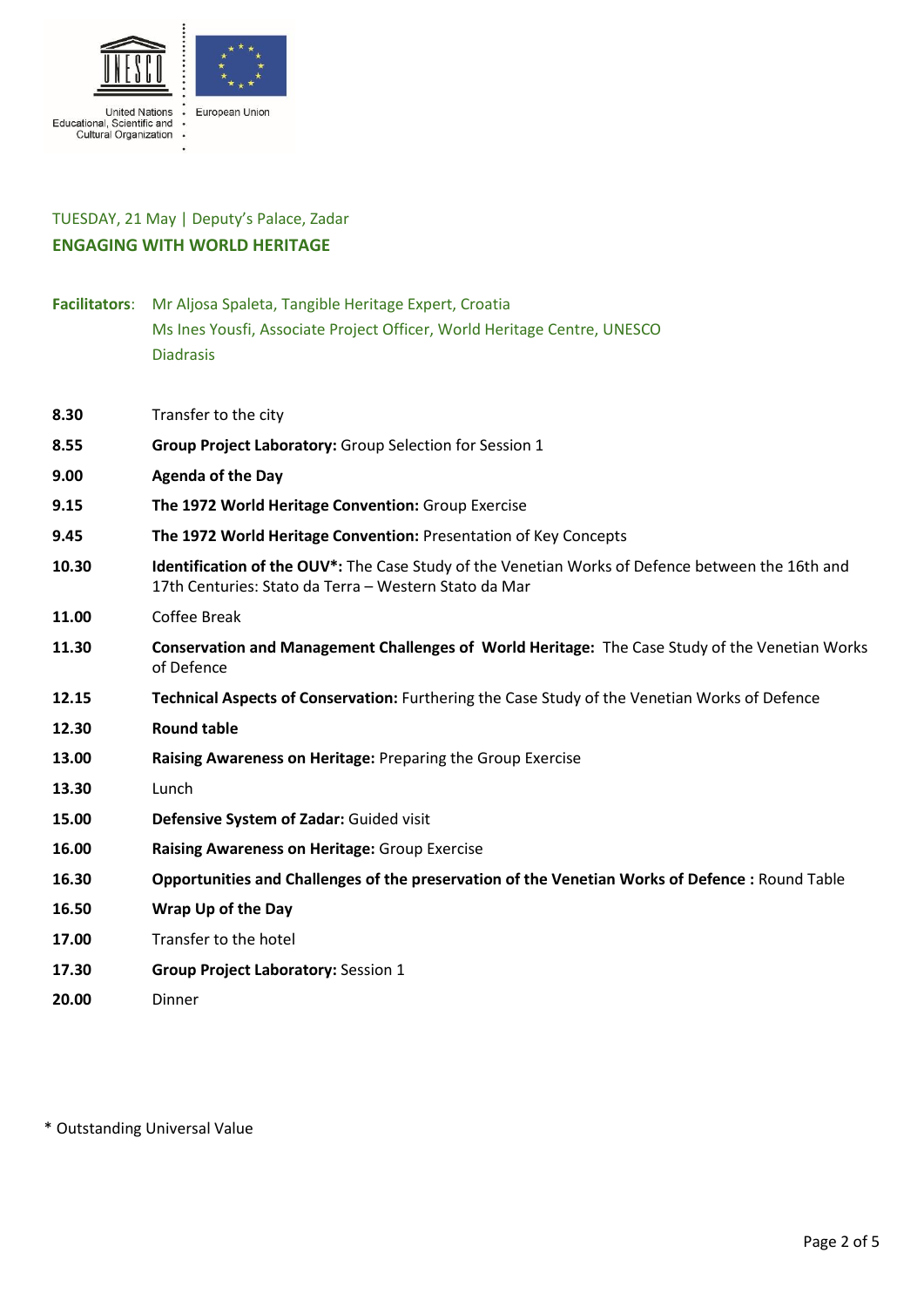

### WEDNESDAY, 22 May | Hotel, Vransko Jezero Nature Park and Maškovića Han, Pakoštane **ENGAGING WITH INTANGIBLE CULTURAL HERITAGE**

- **Facilitators:** Ms Tamara Nikolic Djeric, ICH Expert, Croatia, UNESCO trained Facilitator for the 2003 Convention Ms Helena Drobná, Programme Specialist, Living Heritage Entity, UNESCO Diadrasis
- *7.55* **Group Project Laboratory:** Group Selection for Session 2
- **8.00 Agenda of the Day**
- **8.15 Introducing the Case Study: Dry Stone Walling**
- **8.30** Transfer to the Vransko Jezero Nature Park (ICH Quiz on the Bus)
- **9.30 Identification, Documentation and Safeguarding of ICH: the Case Study of Dry Stone Walling**
- **10.15 Transmission of ICH: Dry Stone Walling Experience with Local Practitioners** (Hand-on exercise)
- **12.00** Transfer to the Workshop Venue
- **12.15** Coffee Break
- **12.45 The 2003 Convention for the Safeguarding of Intangible Cultural Heritage: Key Concepts**
- **13.30 The 2003 Convention:** Practical Exercise
- **14.00** Lunch
- **15.30 Opportunities and Challenges of Dry Stone Walling Safeguarding:** Round Table
- **16.00 Tangible Meets Intangible:** Group Exercise
- **16.45 Wrap Up of the Day**
- **17.00** Transfer to the Hotel
- **18.00 Group Project Laboratory:** Session 2

**20.00** Dinner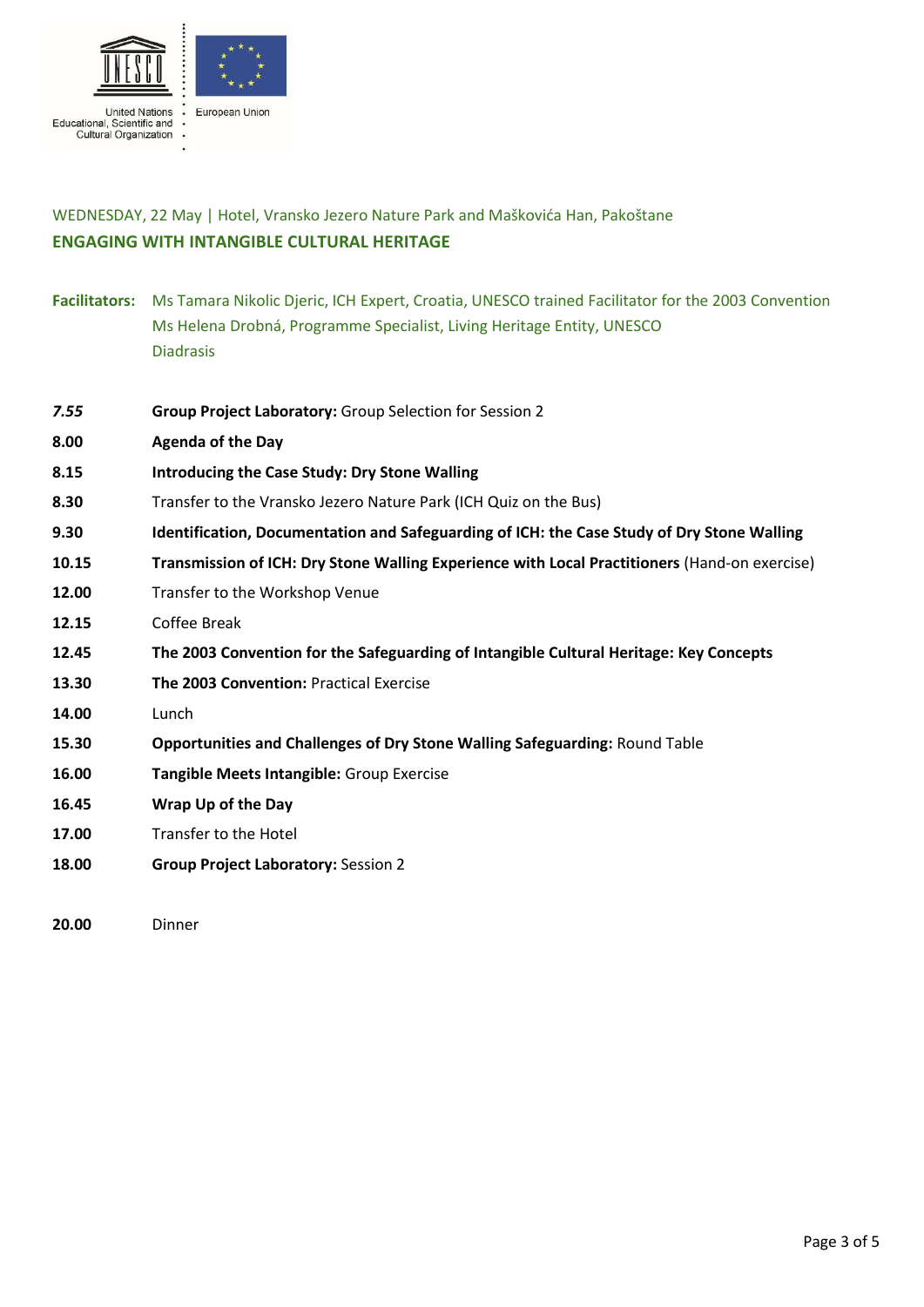

#### THURSDAY, 23 May | Hotel **BECOMING A CULTURAL HERITAGE MESSENGER**

- **Facilitators:** Mr Sjoerd van der Linde, Communication Expert, Netherland Ms Ioana Tamas, Assistant Project Coordinator, Living Heritage Entity, UNESCO Diadrasis
- **8.55 Group Project Laboratory:** Group Selection for Session 3
- **9.00 Agenda of the Day**
- **9.15 Heritage and Local Communities: Raising Public Awareness**
- **9.35 Visibility and Communication Plan: Emotion Design Approach**
- **10.00 Finding the Message**: Group Exercise
- **11.00** Coffee Break
- **11.30 Heritage Communication: Methods and Tools**
- **11.45 Becoming a Cultural Heritage Messenger:** Case Study Group Work
- **13.15** Lunch
- **14.30 Public Awareness Activity:** Finalizing Ideas
- **15.00 Becoming a Cultural Heritage Messenger:** Preparing the Activity
- **17.00 Wrap Up of the Day**
- **17.15 Group Project Laboratory:** Session 3
- **20.00 Intercultural Dinner:** Cooking Together